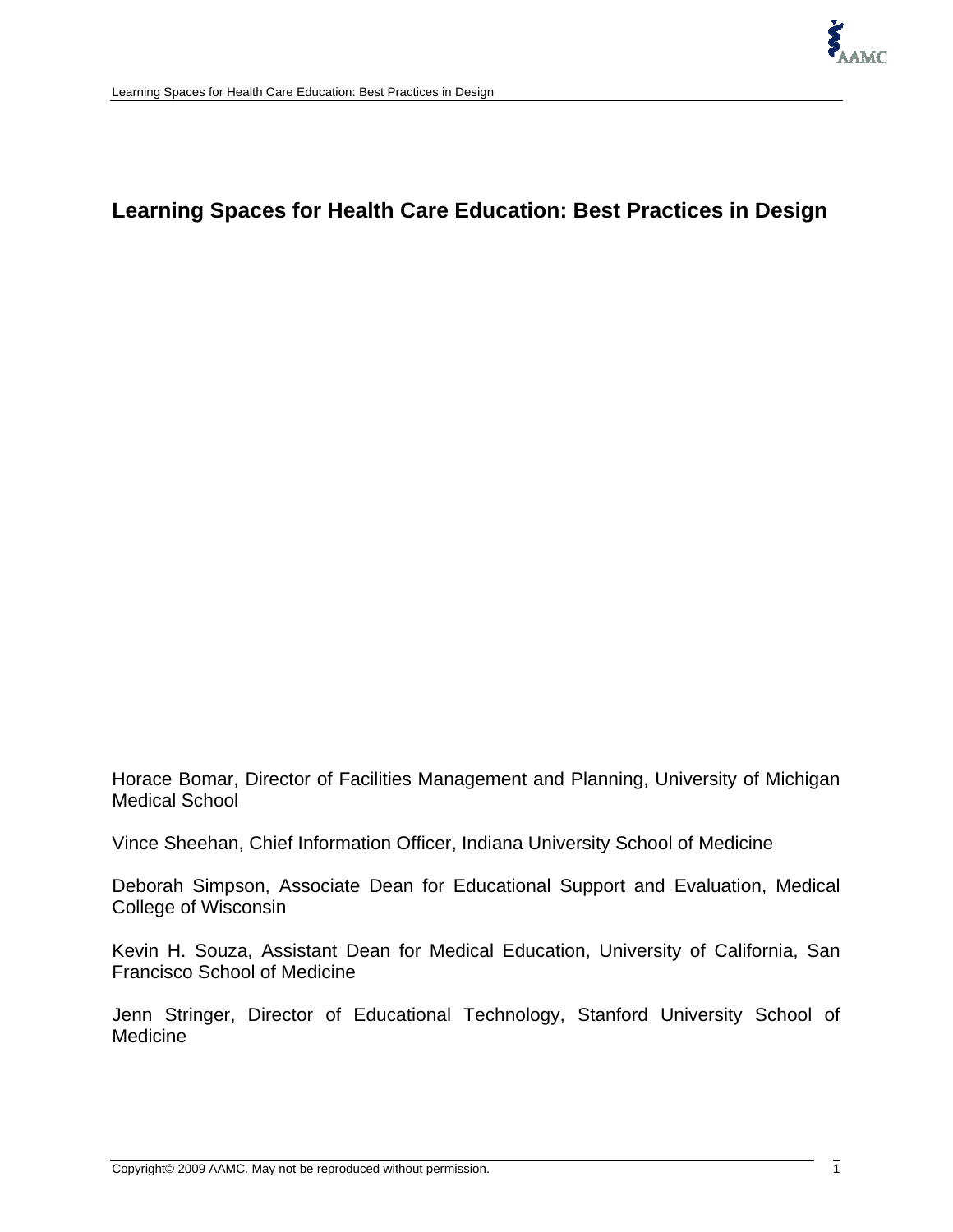*This white paper is produced as a joint project between the Association of American Medical Colleges' Groups on Institutional Planning (GIP), Information Resources (GIR) and Educational Affairs (GEA).*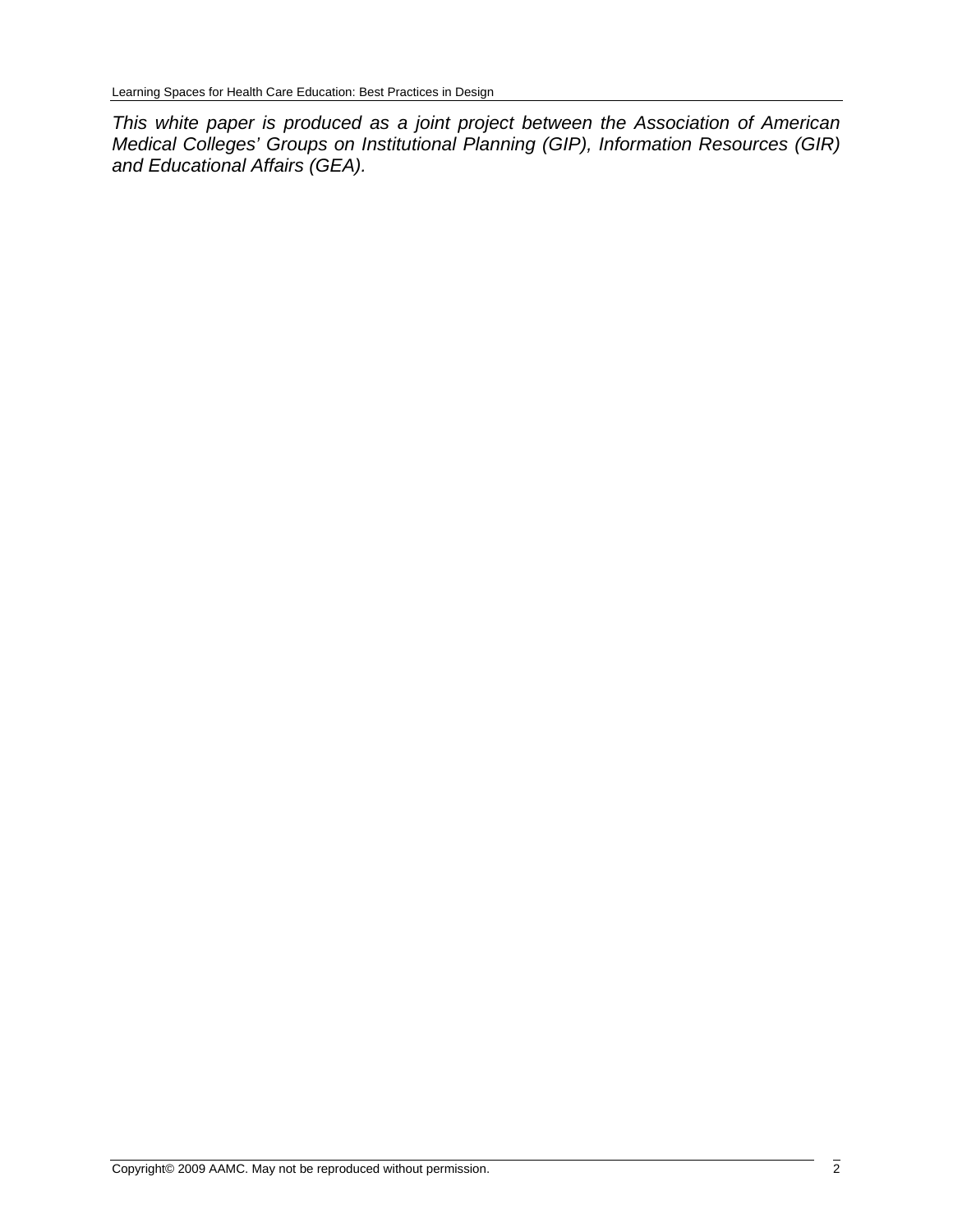## **Table of Contents**

| Current Context for Learning Spaces in Health Science Education  6 |  |
|--------------------------------------------------------------------|--|
|                                                                    |  |
|                                                                    |  |
|                                                                    |  |
|                                                                    |  |
|                                                                    |  |
|                                                                    |  |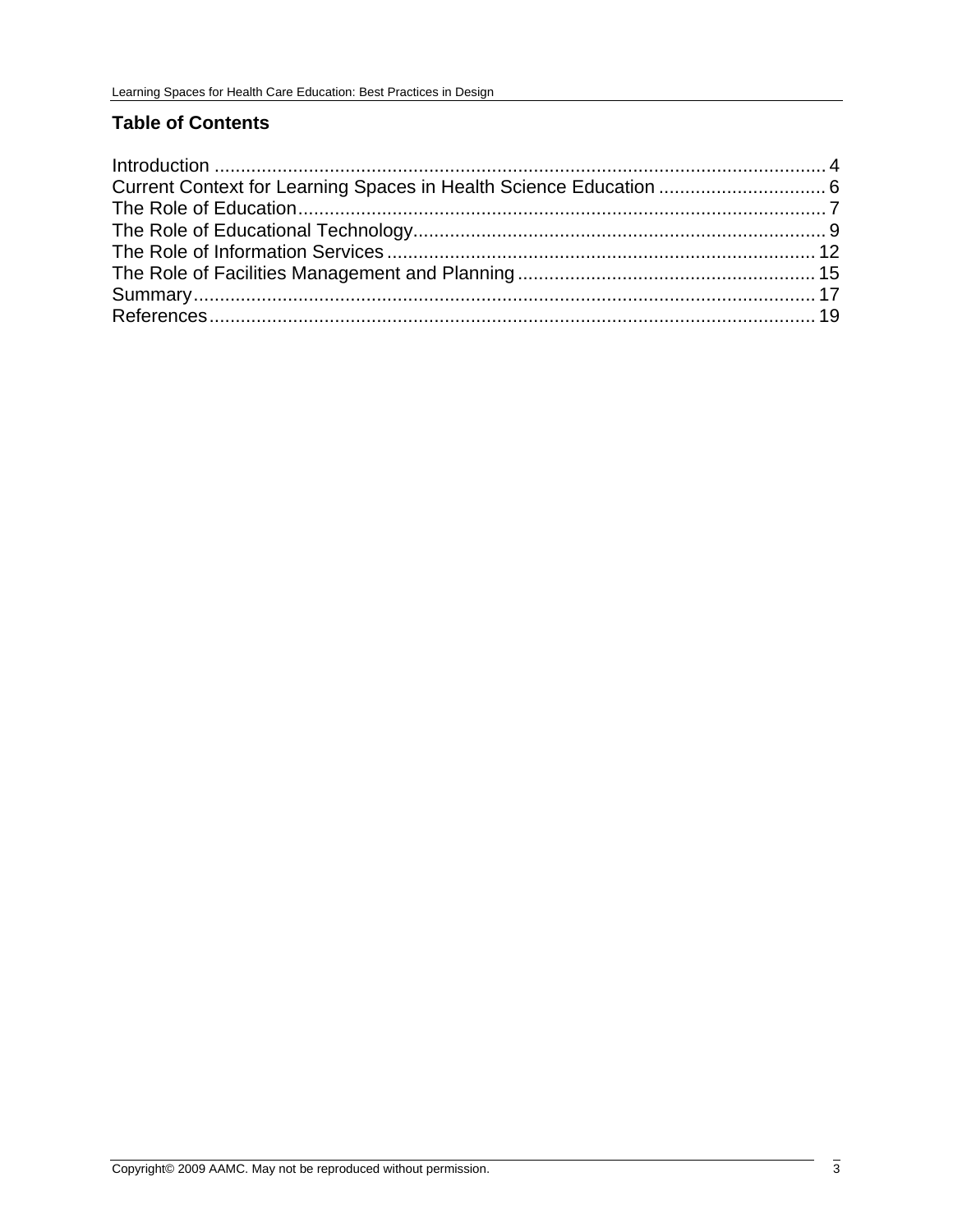#### <span id="page-3-0"></span>**Introduction**

*Space—whether physical or virtual—can have an impact on learning. It can bring people together; it can encourage exploration, collaboration, and discussion. Or, space can carry an unspoken message of silence and disconnectedness. More and more we see the power of* built pedagogy *(the ability of space to define how one teaches) in colleges and universities.1*

As health educators, we rarely have the opportunity to participate in the creation of new physical learning spaces, whether it is renovating an existing space or developing new building designs. However, when these opportunities do occur, we can create inspiring locations that foster and catalyze the unique teaching and learning strategies of health science education.

The rising use of standardized patients and patient simulators in health science education and the need to train more health professionals are both driving the design of new learning spaces on health science campuses. As the client for these design projects, educators are being asked to participate in the development and implementation of these new spaces, often without prior experience on a construction project. This requires that educators engage with other construction team members, including information and educational technologists, architects, building planners and learners to build their knowledge and assure a common understanding.

This collaboration is key to creating spaces that are easy for teachers and students to use, and maximize current and future learning aims. This is particularly challenging given the complexity of most learning spaces. In cases ranging from patient simulation to cadaver dissection to online microscopy exercises, educational goals will continue to require increasingly sophisticated facilities that can accommodate educators from a variety of disciplines.

At the November 2008 Annual Meeting of the Association of American Medical Colleges, colleagues from education, educational technology, information technology and facilities management came together to present a panel discussion to highlight their roles in the design of learning spaces for health science education. After a brief presentation by each panel member, the group created a map that graphically displayed the "current context" of learning spaces in health education.<sup>2</sup> This white paper grew out of that panel discussion and current context mapping exercise.

There are four unique perspectives presented in this white paper. Deborah Simpson, Ph.D., Associate Dean for Educational Support and Evaluation at the Medical College of Wisconsin, emphasizes that the educator's primary role is assuring that "space design decisions have learning outcomes as their touchstone." Jenn Stringer, Director of Education Technology at Stanford University School of Medicine, outlines the essential things that educational technologists can do to ensure that the technology supports teaching and learning. Vince Sheehan, Chief Information Officer and Associate Dean for Information Technology at Indiana University School of Medicine, describes four domains of technology that must be addressed in a building project: infrastructure, data management, support services and adaptability. Finally, Horace Bomar, Director of Facilities Management and Planning at the University of Michigan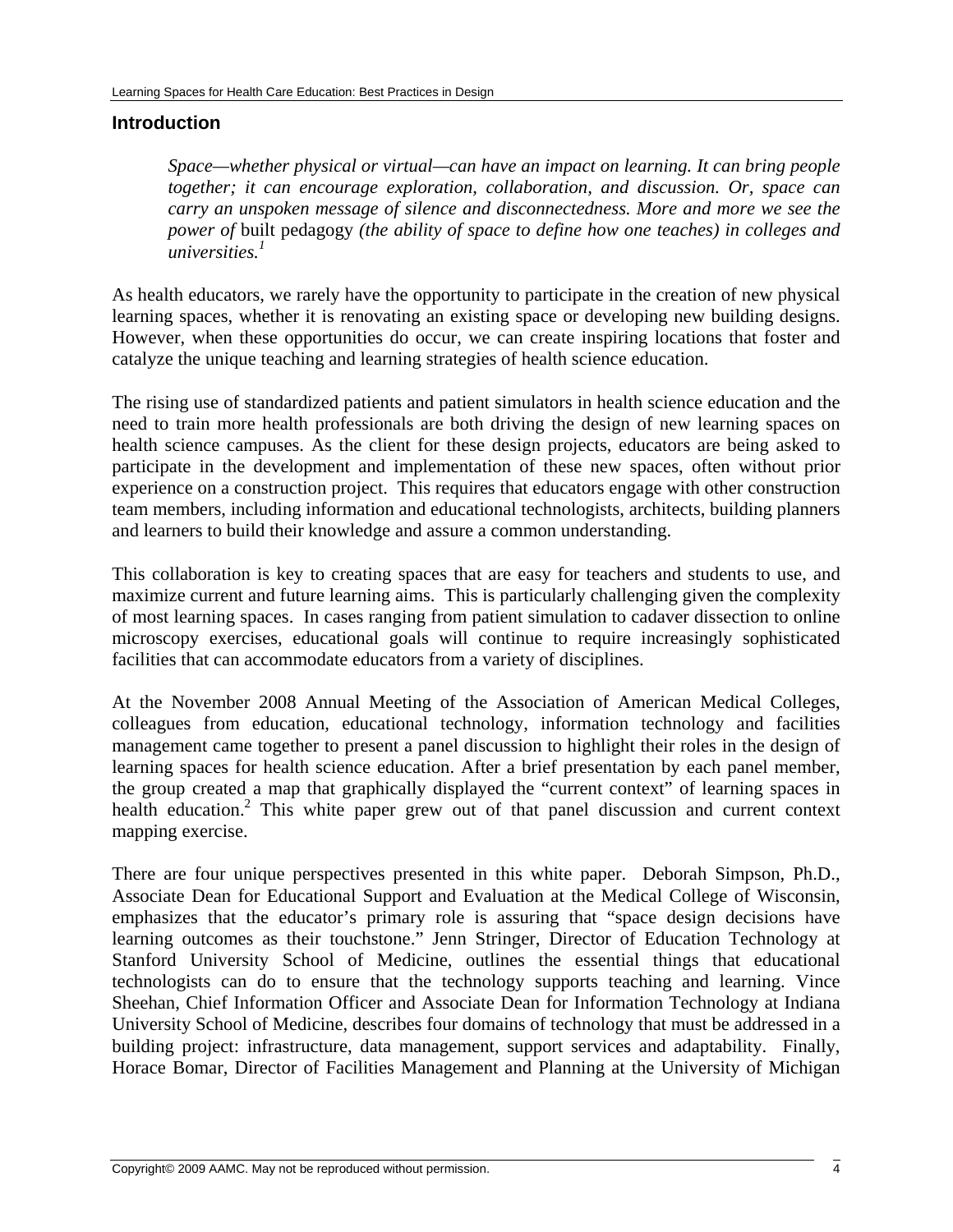Medical School, discusses the typical process for new construction and major renovations, pointing out the most critical phases for stakeholder participation.

Kevin H. Souza, MS Assistant Dean for Medical Education University of California, San Francisco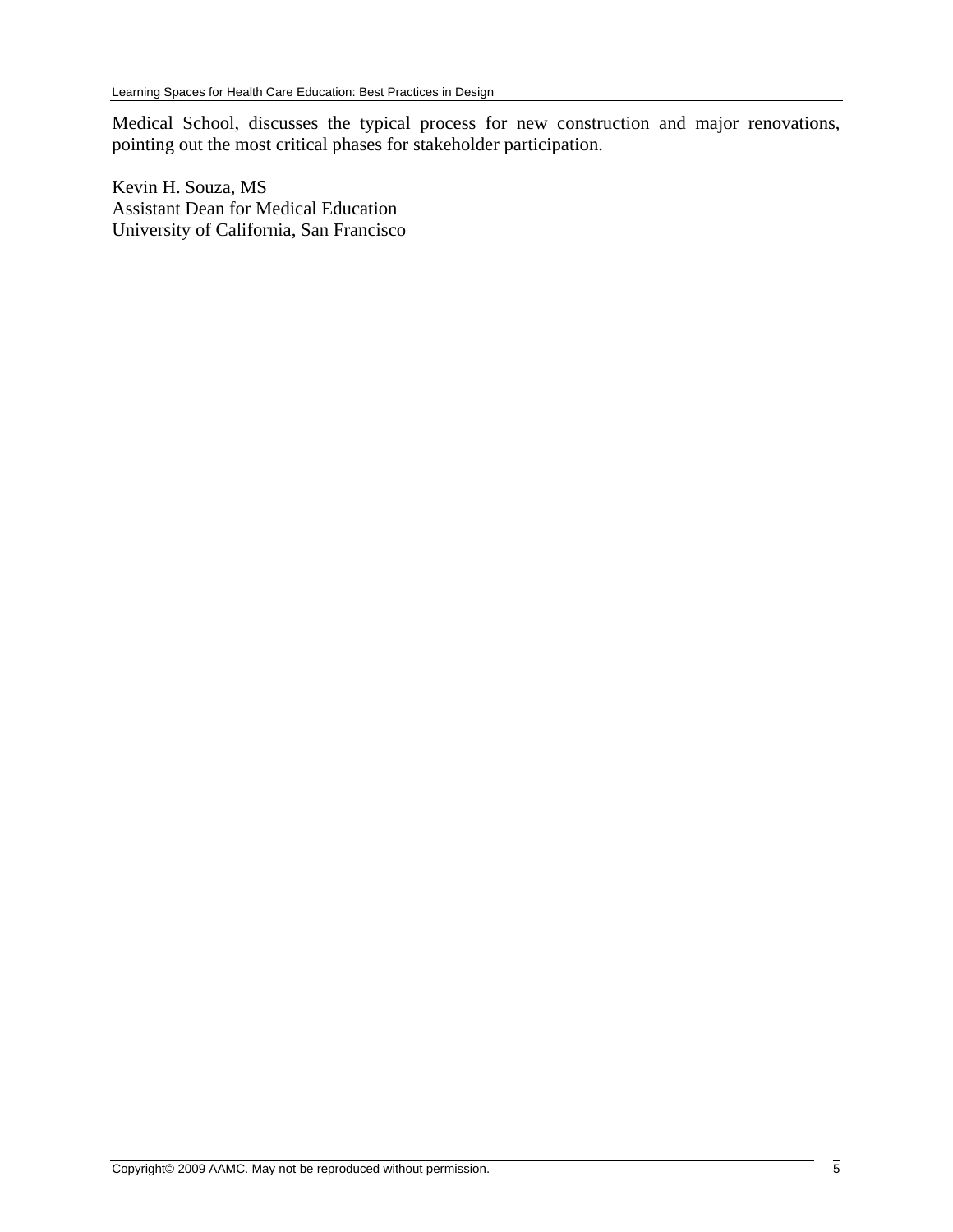## <span id="page-5-0"></span>**Current Context for Learning Spaces in Health Science Education**

Context maps help individuals create a snapshot of their present environment. This process helps a group understand the factors at work in their environment and the unique web of relationships at play.<sup>8</sup> The map included here was developed by participants at a panel discussion on learning spaces held at the November 2008 Annual Meeting of the Association of American Medical Colleges in San Antonio, Texas.<sup>2</sup> It provides a framework for learning space stakeholders.. You can conduct a similar exercise with your stakeholders by having them brainstorm ideas and concepts around learning spaces that fall into these categories:

- Educational Trends versus Health Science Education Trends
- Economic Climate
- Political Factors
- Technology Factors
- Customer Needs
- Uncertainties or Unknowns

Figure 1: Learning Spaces in Health Sciences Education Current Context Map produced at 2008 Annual Meeting of AAMC by participants of group discussion on learning spaces.

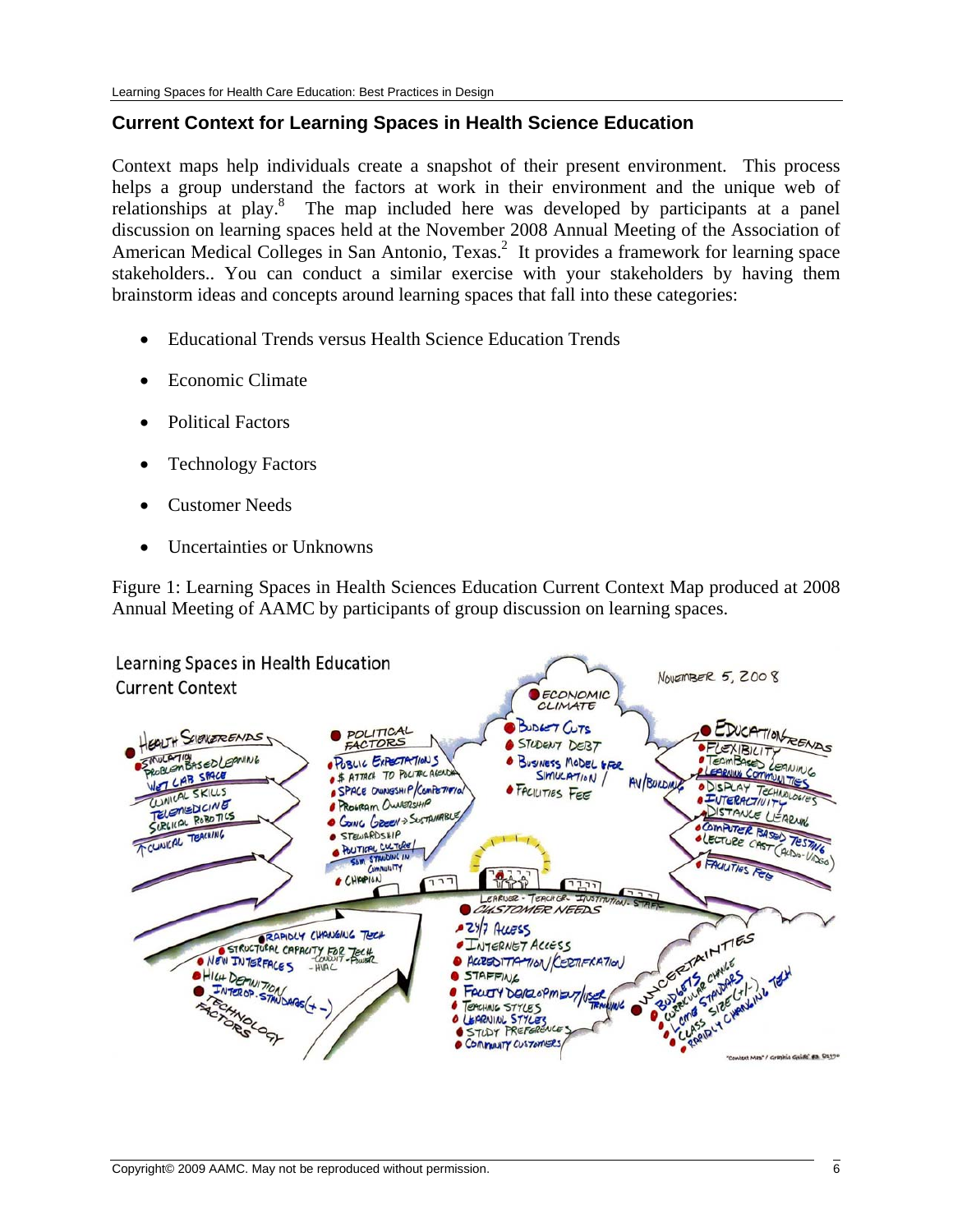## <span id="page-6-0"></span>**The Role of Education**

*"Where are you going?"* one medical student asks her classmate. Is the preferred response, as the classmate continues walking and his voice fades down the hall, "*To the STAR Center"3* [a learning space that houses human patient simulators and clinical exam rooms for standardized patients] or "*To work on my patient examination skills*"?

The first answer is a destination, a facility. The second answer reflects the learner's goal-directed focus; the destination is a learning environment that supports goal achievement.

For educators, facilities are the physical space in which learning and/or assessment of competency-based performance occurs congruent with specific educational goals. For example, a primary educational goal for simulation centers is to serve as a safe setting for deliberate practice, a setting where learners can obtain feedback relative to a set of defined benchmarks in situations that capture clinical variations and difficulty.<sup>4</sup>

The educator, as the end-user for the learning space, must be an integral member of the learning space design team. In discussions with the design team, the educator's task is to ensure that decisions are made that resulting in a physical environment aligned with current and future learning and/or assessment needs.

The *Learning Spaces in Health Education Current Context* map shown in the previous section emphasizes many of the key elements that the educator must effectively communicate to the design team, such as education trends (e.g., flexibility, interactivity, learning strategies like teambased learning), customer needs (e.g., 24/7 access, internet access, faculty development of users), and health super-trends (e.g., telemedicine, surgical robotics). At the Medical College of Wisconsin, existing space was redesigned to serve as a standardized patient, simulation and video conference center for learning and assessment. With a medical student enrollment of over 800 students per year and an almost equivalent number of residents and fellows, the approximately 8,000 square feet assigned to the center was designed to be responsive to the elements of the context map (e.g., internet access, flexibility, interactivity, future trends). For example, space flexibility allows the center to concurrently accommodate different users. Often, this space might simultaneously support:

- Emergency Medicine residents running a mock code on "Stan", a human patient simulator;
- Clinical clerkship students assessing "Harvey's" cardiac arrhythmias or performing an ultrasound on "Noelle";
- First year medical students entering a clinical room, washing their hands with running water and then practicing medical interviewing and/or H&Ps skills on standardized patients;
- Faculty observing trainees via monitors and providing feedback via phone or speakers, or watching the digital recording of a previous interaction.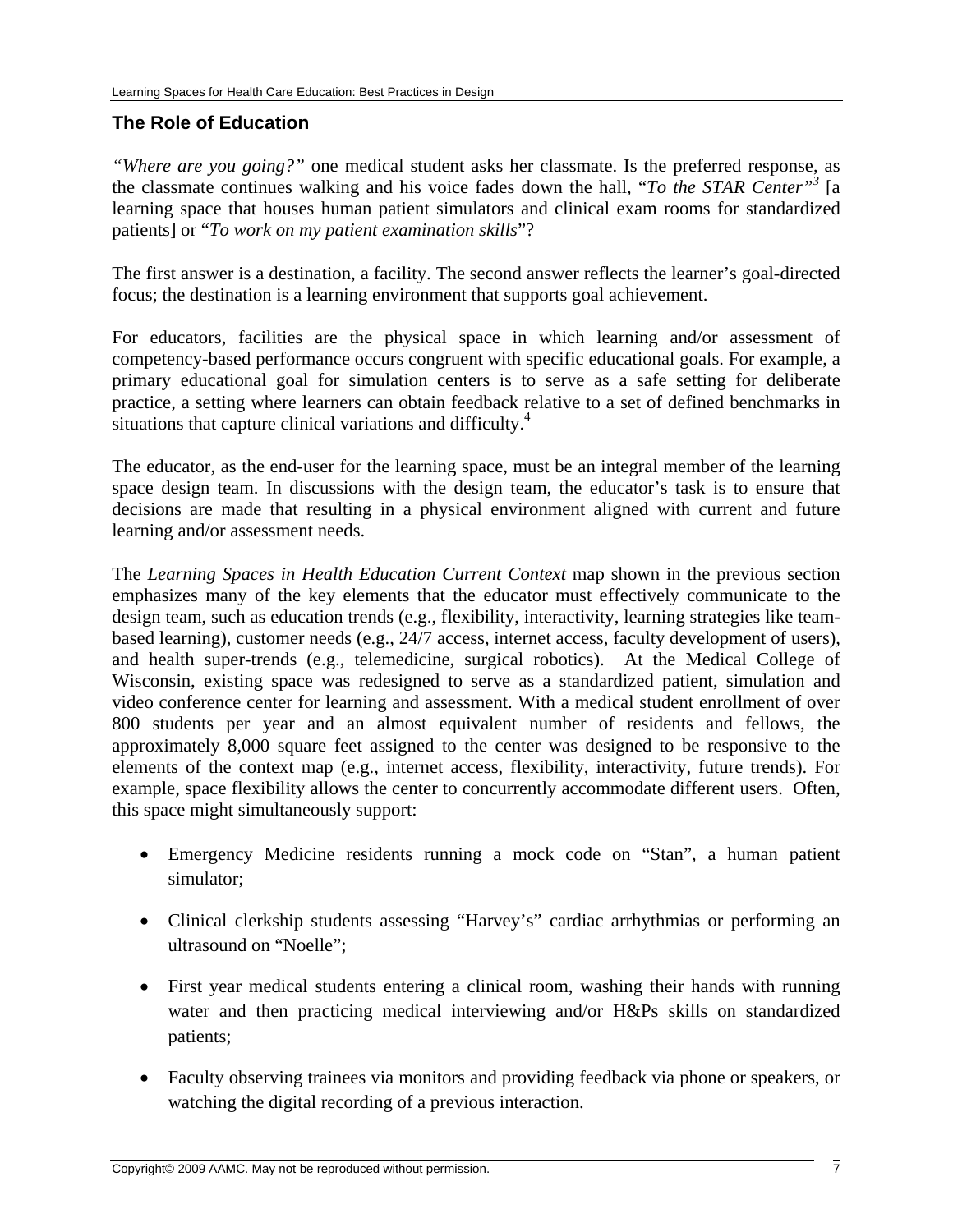Successfully designing physical space that serves current and future learning and assessment needs requires the expertise of a broad spectrum of individuals, many of whom come together for the first (and only) time for this specific project. Each expert brings a unique perspective and vision for the space and its purpose. For example, the desire to digitally record the activity in each of the facility's rooms and allow for playback of these recordings has unique implications for each design team member: IT staff need to enable streaming video, architects must design weight-bearing beams for the heavy servers, engineers will need air conditioning systems to keep those servers cool, and security teams will want to create access to the center via card readers or finger readers to keep these recordings safe.

The educator's role in these discussions is uniquely challenging. Design team meetings may be conducted using highly technical engineering shorthand that will be a foreign language to most educators; communications can likewise include references to unfamiliar regulation and compliance dictums. Unless the educator overcomes these barriers with active and informed participation in the decision-making, decisions will be made based on feasibility, cost, and style, with limited attention to the facility's chief education aims.

In summary, educators must be active members of the design team, focusing on learning outcomes, asking for clarification throughout the process, providing internal summaries, and verifying the capabilities of the space to ensure that space design decisions have learning outcomes as the touchstone.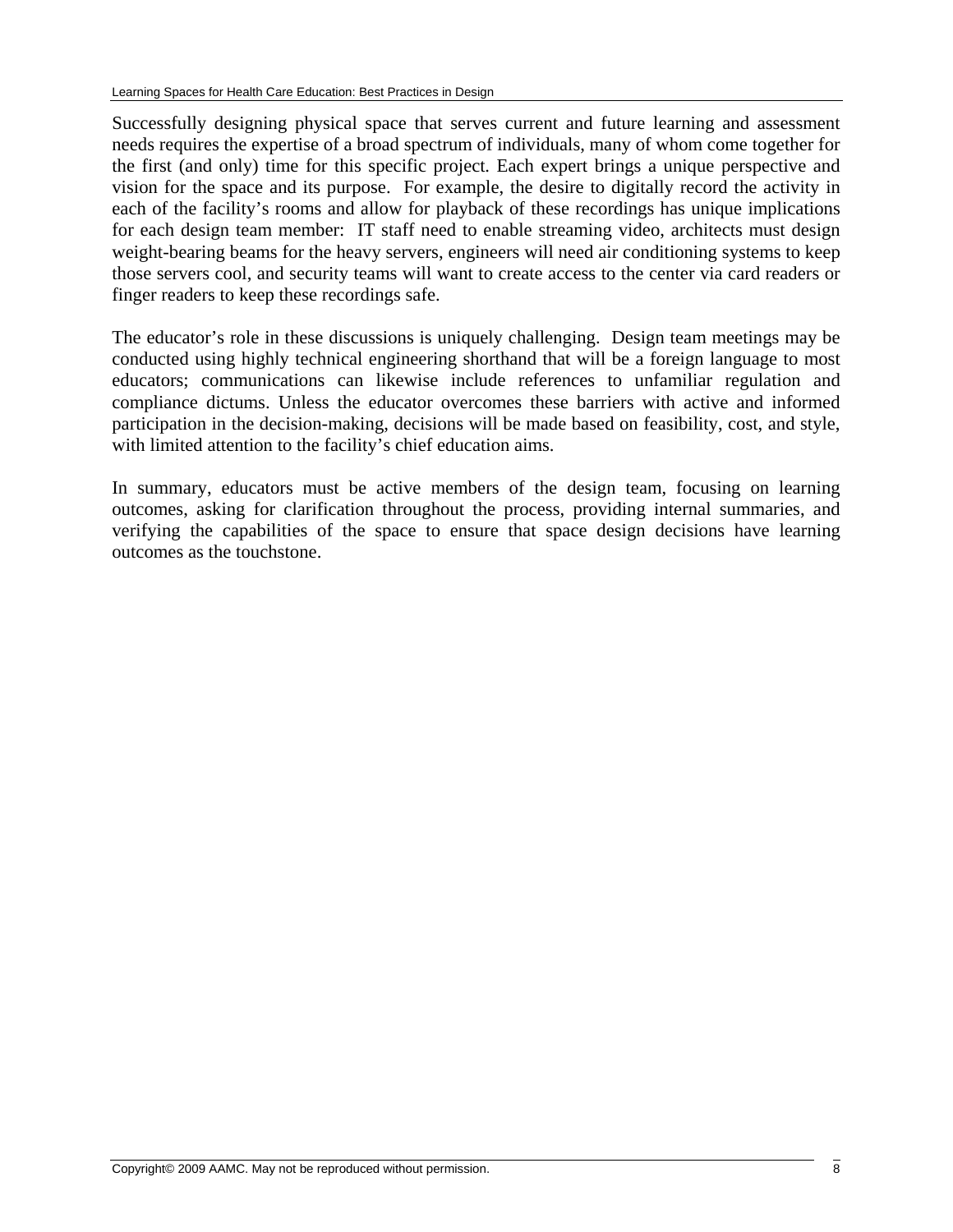## <span id="page-8-0"></span>**The Role of Educational Technology**

Advances in health science education require medical schools to install and support more diverse and complex technology in learning spaces than ever before. Medical education has moved beyond planning for lecture halls and small group spaces with tables, chairs, and whiteboards. New demands now exist for multiple computers and high-resolution displays for virtual microscopy and diagnostic imaging<sup>5</sup>, as well as full-scale simulation centers with the requisite simulators, part-task trainers, and video capture and annotation systems. All of this means that the educational technologists are now a key part of the planning team for any learning space, and their role in designing learning spaces is becoming larger and more complex.

It is the educational technologist who understands best how technology is used in a particular space and can speak to the type of technology that should be selected, the physical placement of equipment in the space, and the user interfaces that need to be designed to make the technology easy to use*.* Because of their background and training in educational theory and pedagogy, they can often be a strong and consistent voice for teachers and learners to ensure that their needs are being considered throughout the process.

Educational technologists are the staff "on the ground" providing daily support to faculty members and students and working with faculty to integrate technology into their teaching. Therefore, they can serve as a reality check to ensure that the technology being considered will be both adopted by the users and supportable by the technology staff in charge of the spaces.

Before a space is designed and built, the educational technologist can do a number of things to ensure that the space is designed well and that the technology supports the teaching and learning process.

• **Observations and Interviews** – Educational technologists should go into current spaces and watch how technology is being used, misused, or not used at all. Although the design team often has a faculty member involved in the process, interviewing a variety of faculty members and students can provide a bigger picture. Below is an example of the kind of information gleaned from a faculty interview:

*Teaches mostly in Fleischmann Labs. Teaches a small seminar for residents and fellows in a pathology room or in S101 – he doesn't like that room – calls the back a peanut gallery.* 

*Loves the Fleischmann Labs; they are "nearly perfect." Likes the partitions in the room, the manual ones with the "door" between. Doesn't like the key operated ones.* 

*He is very intrigued with M112 (but never taught there…has had training sessions in there). He believes that within 3-5 years "virtual microscopy" will be good enough that students will not need to use microscopes much at all. At that point, he could see putting students in groups with large screens in a space similar to M112.*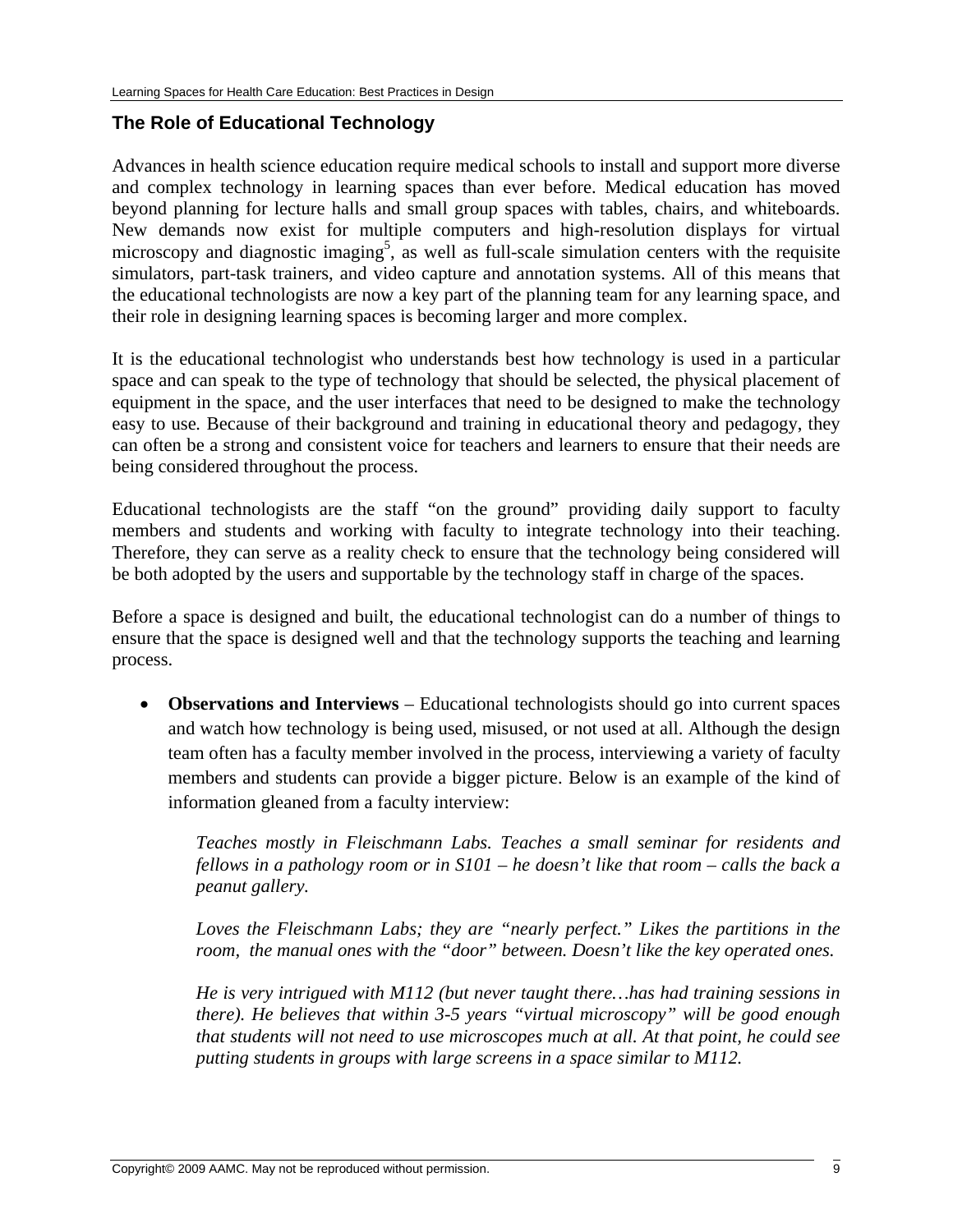Interviewing support staff is also helpful, because they can identify the technology that is difficult to support currently and they often have key insights into technology placement and interfaces.

• **Photo Documentation** – In designing spaces, a picture is truly worth a thousand words.<sup>6</sup> Photos can give architects, furniture designers, and the rest of the team key insights to help design better spaces. Below are some examples:



An instructor teaching students outside immediately after lecture. This photograph documents the need for informal spaces placed outside of classrooms so that teaching can continue beyond the lecture.



The same faculty member using a chalkboard and then using tablet monitor and annotation software to teach anatomy. This will inform lectern design, screen size, white board placement, etc.

*Photos: EdTech 365/2009 <http://www.flickr.com/groups/edtech365/>. Used under permission of [http://creativecommons.org/licenses/by-nc](http://creativecommons.org/licenses/by-nc-nd/3.0/)[nd/3.0/](http://creativecommons.org/licenses/by-nc-nd/3.0/)* 

- **Scenarios** By documenting several scenarios that envision "a day in the life" of the space, taking into account different activities and times of year, educational technologists can see key design issues that transcend a particular teaching session. This is even more important when working on a set of spaces or an entire building, because of the increased complexity associated with larger projects.
- **Pilots** Educational technologists should also pilot new technologies whenever possible. Most vendors are willing to loan equipment from their seed pools, will often install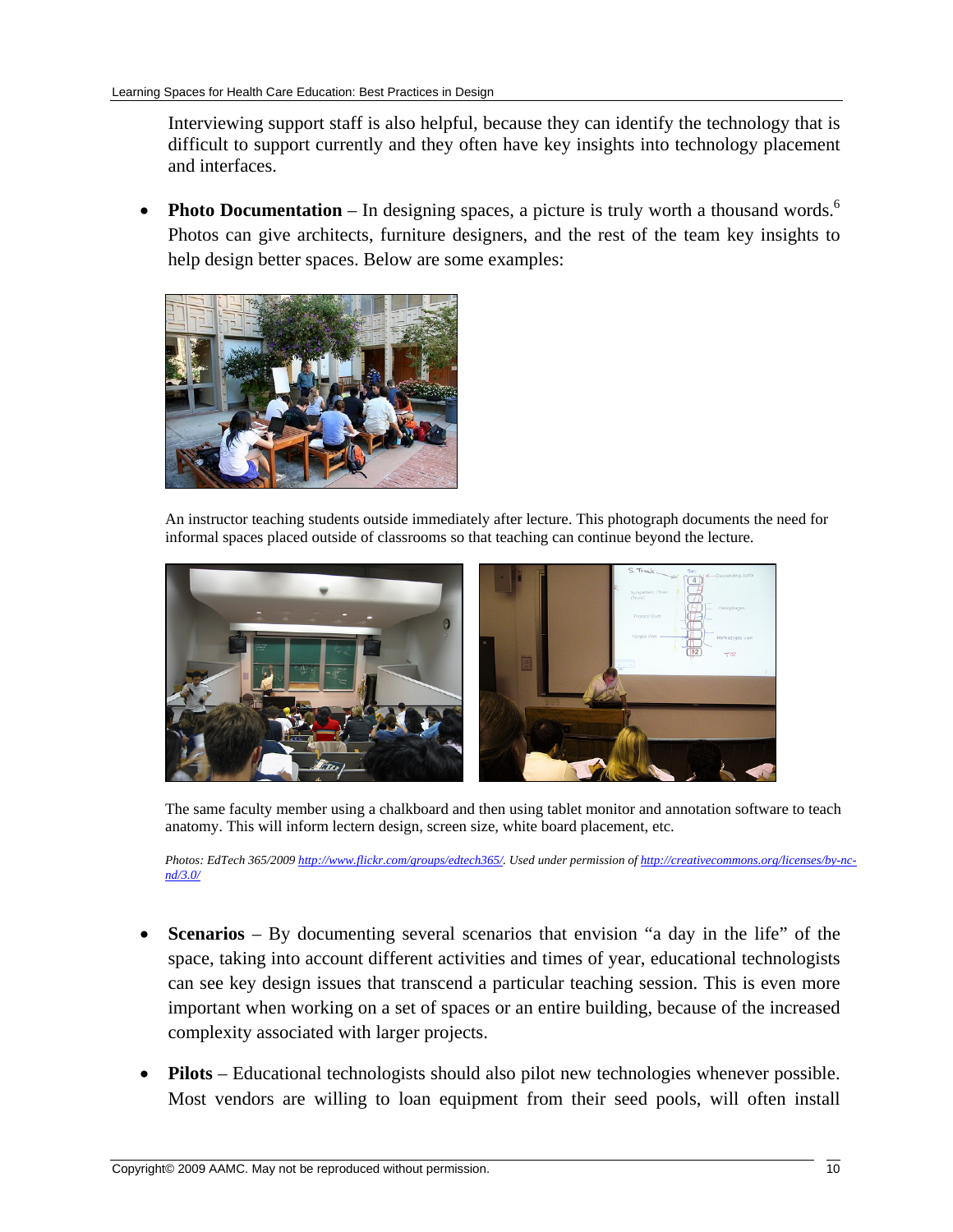equipment temporarily, and can be called upon for training and support.<sup>[1](#page-18-0)</sup> Below are some examples:



Faculty test a complete lectern mock-up with tablet monitor and annotation software. All of the equipment was on loan from the various vendors. "Try-out" sessions were held for teaching assistants, faculty, and support staff.

*Photos: EdTech 365/2009 <http://www.flickr.com/groups/edtech365/>. Used under permission of [http://creativecommons.org/licenses/by-nc](http://creativecommons.org/licenses/by-nc-nd/3.0/)[nd/3.0/](http://creativecommons.org/licenses/by-nc-nd/3.0/)* 

- **Site Visits**  Visits to other institutions that have similar types of spaces and talking with faculty members, support staff, and students is also helpful. Images from those spaces can be shown to the rest of the team when making decisions about tables, chairs, communication devices, control panels—the list goes on. There are also flickr™ sites that document learning spaces and an initiative to tag images related to learning spaces.<sup>6</sup>
- **Support and Sustainability** It is important to have both support and sustainability models agreed too before making final technology purchasing decisions. This includes the commitment for additional staffing if needed, appropriate increases in the general supplies budget, as well as a dedicated "replacement cycle" budget for equipment. For example, in a five-year cycle, the simple act of adding dual high resolution projection to classrooms doubles the number of replacement lamps and project replacement costs. As well, purchases of a standardized patient with a simulator control and capture system can add very large software license and hardware maintenance fees into an ongoing budget.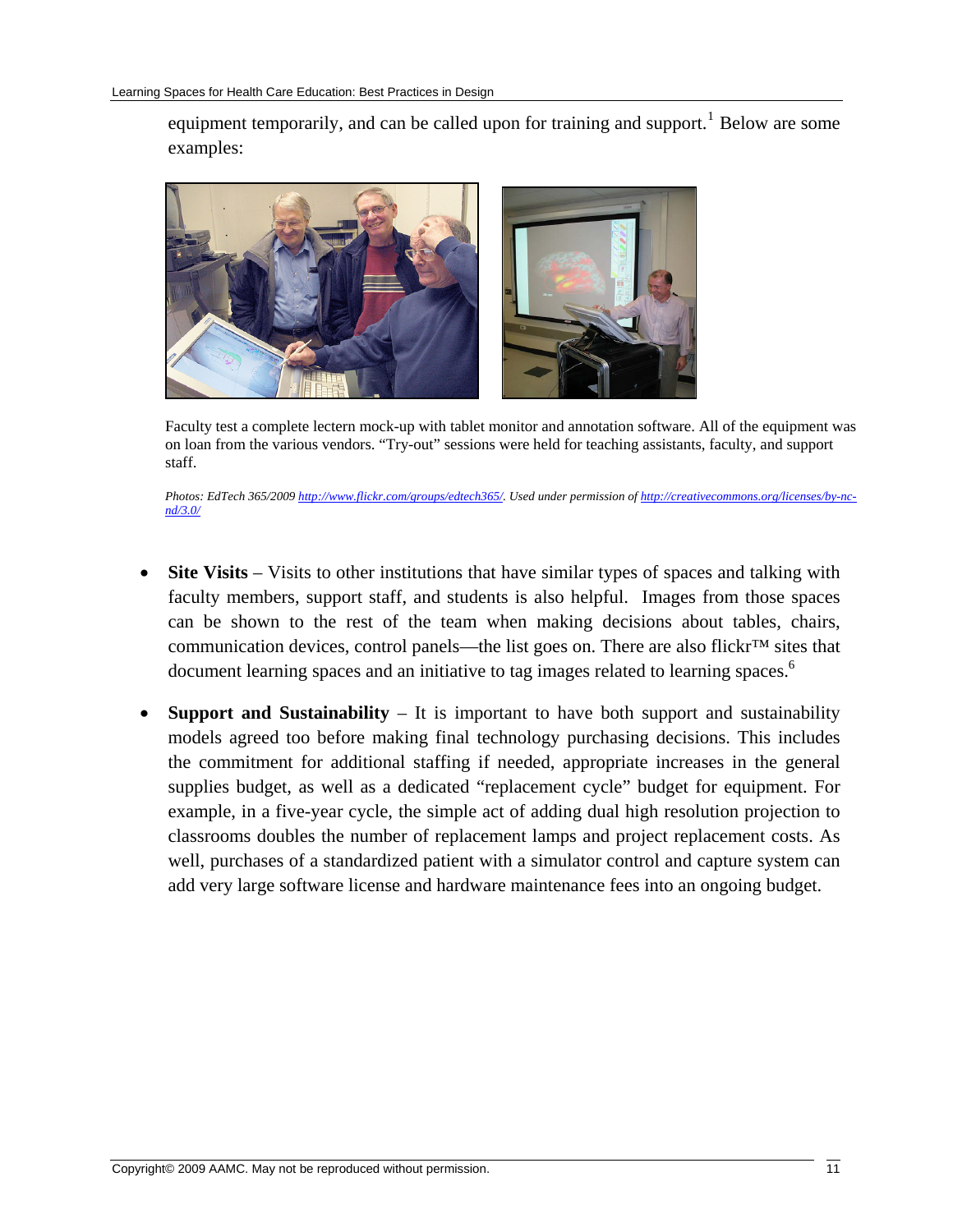#### <span id="page-11-0"></span>**The Role of Information Services**

*Medical educators increasingly use technology to supplement the delivery of learning resources. The advent of multimedia technology, the World Wide Web, and the ubiquitous nature of networked computers, have transformed educational technologies from esoteric*  legacy applications used by a few pioneering faculty to mainstream applications integral *to the medical school educational enterprise.* <sup>4</sup>

These opening words from the Executive Summary of the "Effective Use of Educational Technology in Medical Education" highlight the dependence we all have on information technology. If all components are to work well together, it is imperative that information services colleagues be included in the process as early as possible.

Given this dependence, integrating the appropriate technology infrastructure will help determine the success of a learning space. Just as factory-installed equipment on your car fits better than after-market add-ons, technology that is integrated with the facility works better than technology bolted on as an afterthought.

With regard to IT, there can be a circular reference in a building project: technology decisions impact space design while space design impacts certain technology decisions. However, there are always several information technology domains that must be considered: IT infrastructure, data management, support services, and adaptability.

## *IT Infrastructure*

IT Infrastructure involves much more than deciding where data jacks should be located. It includes network architecture, computer hardware, telephony, video, and integration with the mechanical plant.

- Will the space require its own data center or will smaller "machine rooms" be sufficient?
- Will standard server technology be used or will a High-Performance Computing environment require chilled water feeds and increased electrical and HVAC capacity?
- Does your voice network standard support IP phones? If not, a separate telephone infrastructure might be required.
- How will the general architectural design of the space impact the location of wiring closets?
- What is the right balance of wired and wireless access points?
- What type of Uninterruptible Power Supply (UPS) is needed? Should one UPS (or more) be dedicated to the education technology equipment or shared to support other equipment?

#### *Data Management*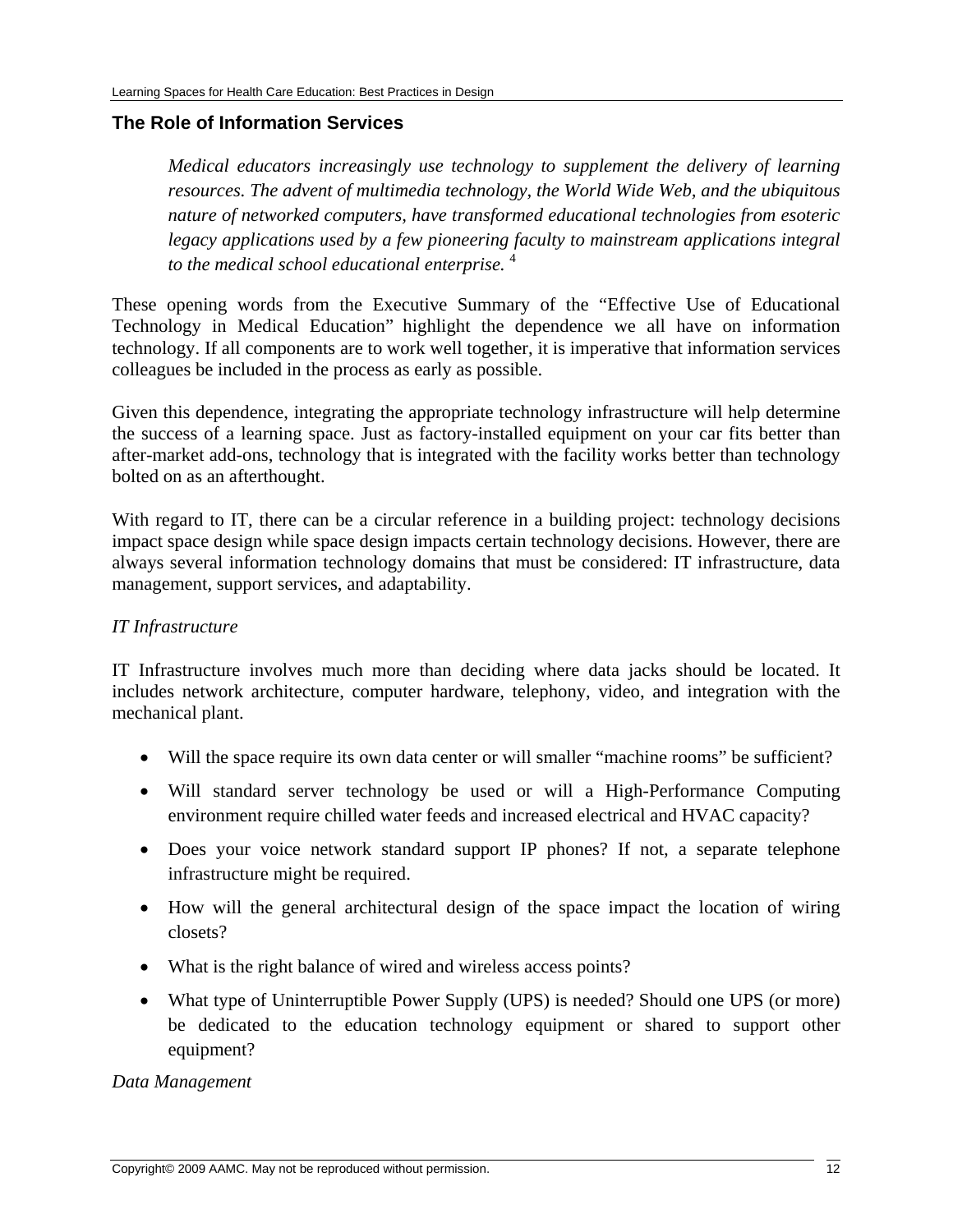Data Management decisions can also drive certain elements of space design. At a minimum, the determination of where and how data generated within the learning space will be captured and stored is critical in determining network architecture and space for data storage.

- What new data storage requirements are created by the use of computer-based tools in the learning space? Jerry York (CIO, University of Texas Health Sciences Center San Antonio) gave this advice after opening their new Clinical Skills Center: "Whatever you initially estimate for video storage capacity – triple it." He also recommends that "you ensure that Clinical Skills Centers are built with adequate storage space, particularly as various types of simulators required for teaching, multiply at an exponential rate."
- What other systems will faculty and students need to access while in the new space? Will they need connectivity to other school or university-based systems? Will they need access to systems outside your university (clinical partners, other universities, commodity internet)?
- What other systems will interact with the technology in the new space? Will you exchange data with existing Learning Management Systems (Blackboard, Sakai, or ANGEL), assessment systems, or E-portfolio systems?
- What level of security will be required for spaces where data are stored? In addition to Family Education Rights and Privacy Act (FERPA) regulations, are there any Health Insurance Portability and Accountability Act (HIPAA) implications, or if the facility is tied to federal facilities like a Veteran's Hospital, do Federal Information Security Management Act (FISMA) requirements apply?

## *Support Services*

While determination of who supports what may not always dictate building or space design, it does have implications for the type of technology decisions made for the space.

- If technology support comes from the school or university IT staff, are they available early in the morning, in the evening and/or weekends? Will they only support offerings from an approved standards list (e.g., no support for Apple equipment)?
- Who is expected to support the specific educational technology deployed in the space and what are the staffing requirements? How much support will the vendor provide and for how long?
- What space is needed for operational controls of mannequins, for observation of clinical skills, or for de-briefing rooms, and what special technology needs must be met?
- Will technicians need a room for bench work or for staging equipment?

## *Adaptability*

In a Tech Therapy podcast<sup>7</sup> from 2007, architect Mark Maves made the point that many buildings have a life of 100 years, mechanical systems in those buildings have a life of 35 years, and we expect furniture to last 20 years. Yet information technology often has a life cycle of only four to five years. Just as educational professionals must consider the diversity of pedagogies,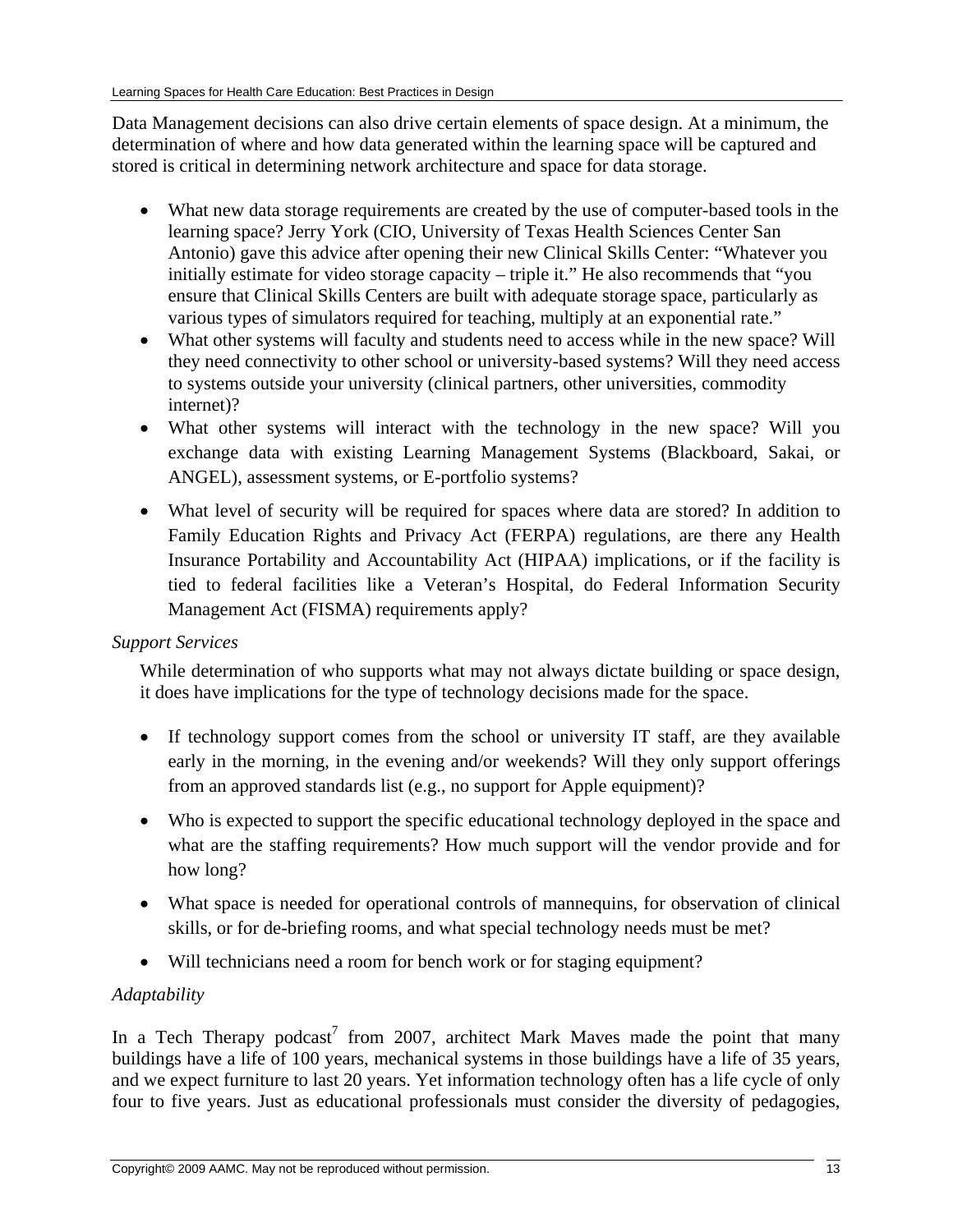facilities and information services professionals must consider how to make buildings adaptable to meet changing technology needs.

While there is no way to accurately predict what technology requirements will be ten years from now, having the information services expertise at the table with the architects and facilities professionals from the beginning gives everyone the best chance for flexible design. Maves recommends that the information services team members be included at the programming phase of any project.

This also provides an opportunity to learn what technology changes the information services team is planning in the near term. Remember that most building projects take several years to complete, so technology decisions should be made with an eye towards the future. Today's standards may be obsolete by the time the building opens.

These represent just a few of the many technology questions that must be answered in order to create the most effective learning spaces possible.

For example, Indiana University has been on a building boom for almost ten years. IT has been involved in opening nine new buildings in that time, with a tenth building opening soon. In addition, several of the buildings represent joint projects with other universities. The Indiana University's School of Medicine has eight Centers for Medical Education located throughout the state; five of those located on the campuses of other universities (Ball State, Indiana State, Notre Dame, Purdue, and University of Southern Indiana).

The medical school IT leverages university services as much as possible and depends on the university's core IT services provider, University Information Technology Services (UITS), to deliver networking, communications, and data center services.

The medical school does not own the hospitals where faculty and students teach, learn, and practice medicine. Therefore, the school is dependent on clinical partners to help deliver the right technology for the learning experience that is directly tied to patient care.

In this environment, cooperation and collaboration across all partners is essential. To keep in touch, a bi-monthly meeting is held that includes representatives from the medical school information services staff, the school's facilities department, and UITS. This is a standing meeting to discuss all projects and ensure that the lines of communication stay open. While this is in addition to project team meetings, it has helped build a collaborative environment so that everyone works as a coordinated team on any project.

We all know that once you've seen one medical school, you've seen one medical school. However, regardless of your organizational or cultural environment, having all stakeholders involved in learning space development projects as early as possible is always a good idea.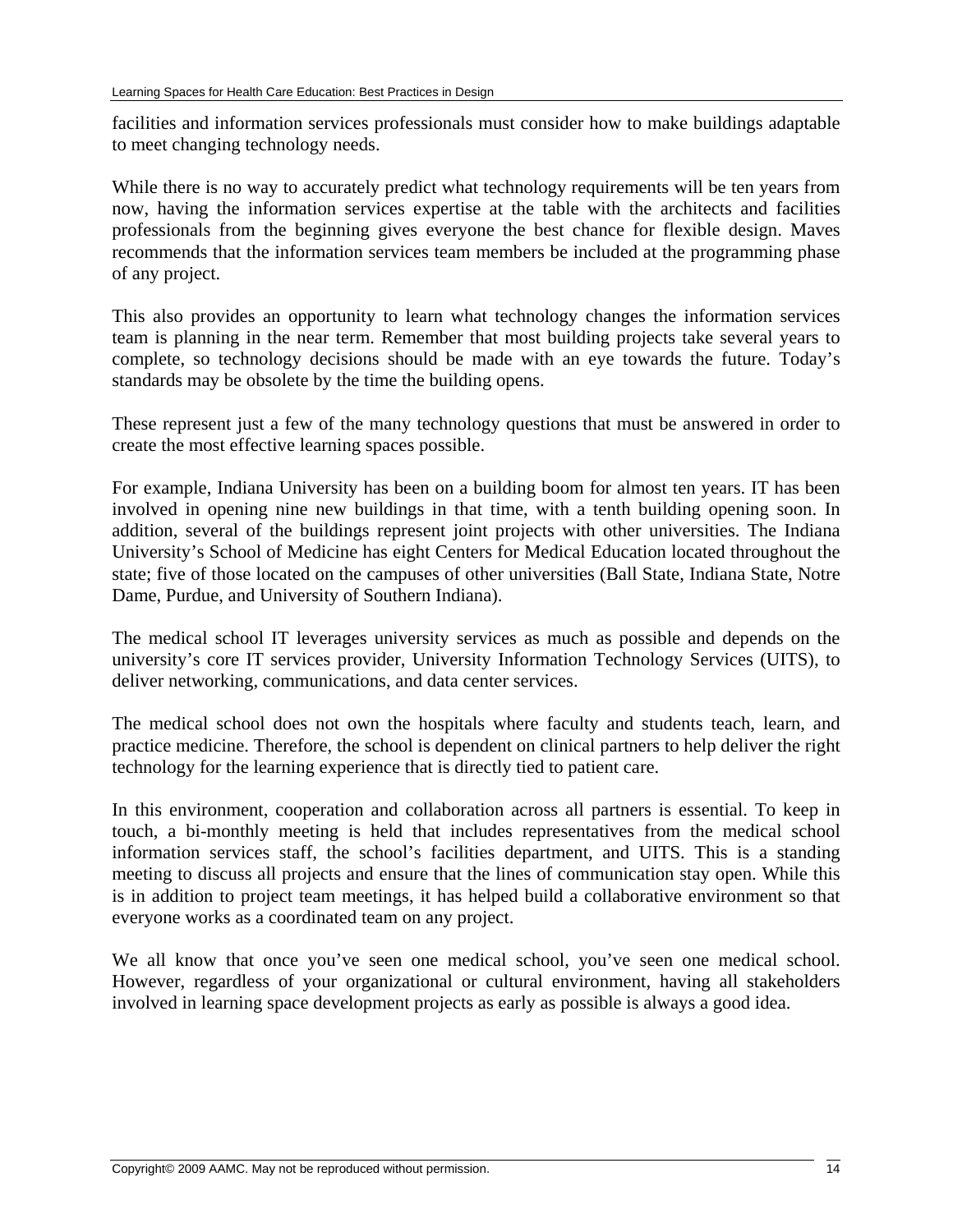## <span id="page-14-0"></span>**The Role of Facilities Management and Planning**

Most medical schools either have planning and design professionals (architects, engineers, facility managers, etc.) on staff, or have access to them from their parent institution. These professionals have the background, experience and responsibility to assist in the development of learning spaces, and there are several reasons why they should be brought in early. They have the experience and expertise to inform programmatic need. They can serve as the overall shepherd of the project, as well as the steward for the facility in the future. Finally, facility planners and managers can often identify funding, space, or land for the project.

The process of developing learning spaces (or any capital project) should include the early identification of all stakeholders, the development of an overall project structure and approach, a consensus and understanding by all involved, and expectations that are realistic. Support and agreement from the highest possible leaders in the organization should be obtained early along with the identification of possible funding sources and supporters. The success of this early project stage will ultimately determine whether a project comes in on schedule, on budget, and meets everyone's expectations.

Table 1 shows the typical steps in a capital project. The first four steps – need identification, programming, pre-design/concept design, and schematic designs (SD) – are the most critical. Each of these four steps should be as complete as possible and they must reflect key stakeholder consensus before moving on to the next step. Even if it means going back and re-doing portions or the entire prior step, consensus must be achieved. It is during these four steps that the gross order of magnitude of a project budget is developed and priorities are established as to what is "in or out" of the project.

At the end of each design phase – schematic design (SD), design development (DD), and construction documentation (CD) – there should be an updated project budget (not just a construction budget, but an overall total project budget) that becomes more and more accurate as the design detail emerges. There must also be agreement by all that there will be **no changes** as the project enters the subsequent design phase. Once in design, changes will cost money. Most important, however, is that no changes be allowed once the CD phase is started and certainly not during actual construction. When changes are made during these phases, major costs are incurred and the project schedule is impacted.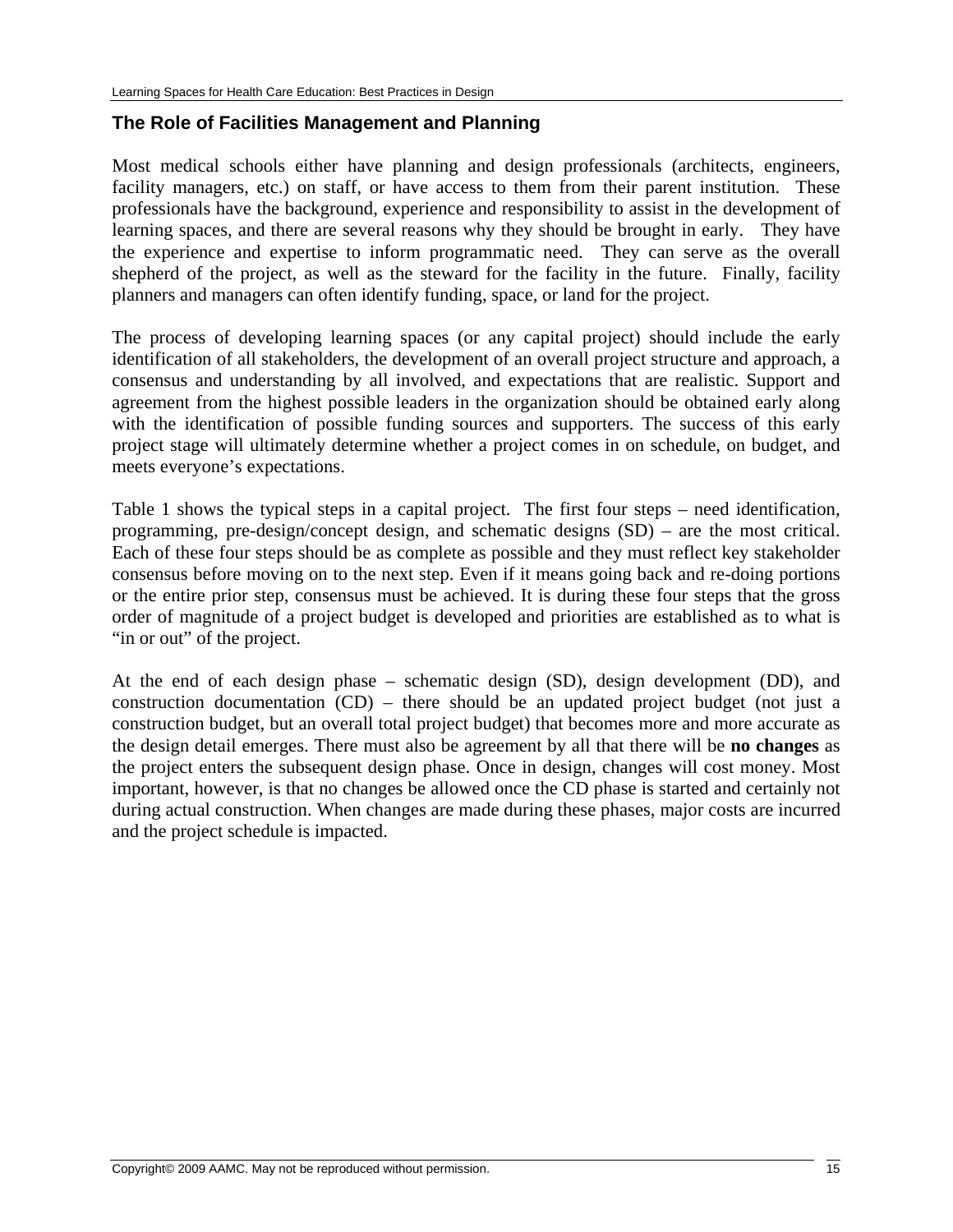|                                                                                                                                                                                                                           |                     |                     |                                                               | <b>Central Campus Service Providers</b>  |                                           |                                                                                         |               | <b>External Service Providers</b>            |                                        |                |                |                                                                             |                                           |
|---------------------------------------------------------------------------------------------------------------------------------------------------------------------------------------------------------------------------|---------------------|---------------------|---------------------------------------------------------------|------------------------------------------|-------------------------------------------|-----------------------------------------------------------------------------------------|---------------|----------------------------------------------|----------------------------------------|----------------|----------------|-----------------------------------------------------------------------------|-------------------------------------------|
|                                                                                                                                                                                                                           | <b>STAKEHOLDERS</b> | Occupant / End User | Medical School Facilities<br>Management and Planning<br>Group | Planning and Project<br>Management Group | Plant Maintenance and<br>Operations Group | Other Service Providers eg.<br>Public Safety, Environmental<br>Health, Purchasing, etc. | Legal Counsel | Architectural and Engineering<br>Consultants | Construction Management<br>Consultants | Vendors        | Contractors    | <b>Comments</b>                                                             | Project Process Step Duration<br>(months) |
| <b>PROJECT PROCESS STEP</b>                                                                                                                                                                                               |                     |                     |                                                               |                                          |                                           |                                                                                         |               |                                              |                                        |                |                |                                                                             |                                           |
| <b>Need Identification</b>                                                                                                                                                                                                |                     | 3                   | 3                                                             | $\mathbf{1}$                             | $\bf{0}$                                  | $\bf{0}$                                                                                | 0             | $\bf{0}$                                     | 0                                      | $\bf{0}$       | 0              | End users working w/ their leadership<br>w/assistance from Fac. Mgmt. staff | 6 to 12                                   |
| Programming                                                                                                                                                                                                               |                     | 3                   | 3                                                             | 3                                        | 0                                         | $\bf{0}$                                                                                | $\bf{0}$      | 3                                            | 0                                      | 1              | 0              |                                                                             | 1 to 6                                    |
| Pre-Design / Concept Design                                                                                                                                                                                               |                     | 3                   | 3                                                             | 3                                        | $\mathbf{1}$                              | $\mathbf{1}$                                                                            | 0             | 3                                            | 0                                      | $\mathbf{1}$   | $\mathbf 0$    |                                                                             | 3 to 9                                    |
| <b>Schematic Design (SD)</b>                                                                                                                                                                                              |                     | 3                   | 3                                                             | $\overline{3}$                           | $\mathbf 1$                               | $\mathbf{1}$                                                                            | 0             | 3                                            | 0                                      | 1              | 0              |                                                                             | 1 to 3                                    |
| <b>Design Development (DD)</b>                                                                                                                                                                                            |                     | 2                   | 3                                                             | 3                                        | $\mathbf{1}$                              | $\mathbf{1}$                                                                            | 0             | 3                                            | 0                                      | $\overline{2}$ | $\mathbf 0$    |                                                                             | 3 to 6                                    |
| <b>Construction Documentation (CD)</b>                                                                                                                                                                                    |                     | 1                   | $\overline{2}$                                                | $\overline{2}$                           | $\mathbf 1$                               | 1                                                                                       | $\mathbf{1}$  | 3                                            | 1.                                     | $\overline{2}$ | $\mathbf 0$    |                                                                             | 6 to 12                                   |
| <b>Bidding / Award of Contracts</b>                                                                                                                                                                                       |                     | 1.                  | $\overline{2}$                                                | 3                                        | 0                                         | $\mathbf{1}$                                                                            | 1             | $\overline{2}$                               | 1                                      | $\mathbf{1}$   | $\overline{2}$ |                                                                             | 1 to 3                                    |
| <b>Construction</b>                                                                                                                                                                                                       |                     | 1                   | 1                                                             | $\overline{2}$                           | $\mathbf 1$                               | 1                                                                                       | 0             | $\overline{2}$                               | 3                                      | 2              | 3              |                                                                             | 9 to 24                                   |
| Commissioning                                                                                                                                                                                                             |                     | 1                   | $\overline{2}$                                                | $\overline{2}$                           | $\overline{2}$                            | $\overline{2}$                                                                          | 0             | 3                                            | 2                                      | 1              | $\overline{2}$ | Should start during design and proceed<br>through activation                | 3 to 6                                    |
| <b>Activation / Move-In</b>                                                                                                                                                                                               |                     | 3                   | 3                                                             | $\mathbf{1}$                             | $\mathbf{1}$                              | 1                                                                                       | 0             | 1                                            | 1                                      | 1              | $\mathbf{1}$   |                                                                             | 1 to 3                                    |
|                                                                                                                                                                                                                           |                     |                     |                                                               |                                          |                                           |                                                                                         |               |                                              |                                        |                |                |                                                                             |                                           |
| Level of involvement: $High = 3$ Low = 1                                                                                                                                                                                  |                     |                     |                                                               |                                          |                                           |                                                                                         |               |                                              |                                        |                |                |                                                                             |                                           |
|                                                                                                                                                                                                                           |                     |                     |                                                               |                                          |                                           |                                                                                         |               |                                              |                                        |                |                |                                                                             |                                           |
| Notes:<br>Major issues that impact duration of project process steps, overall project schedule duration, and level of stakeholder involvement<br>Project type, size, timing will determine project process step durations |                     |                     |                                                               |                                          |                                           |                                                                                         |               |                                              |                                        |                |                |                                                                             |                                           |
| Decision making and approval processes will determine overal duration of project                                                                                                                                          |                     |                     |                                                               |                                          |                                           |                                                                                         |               |                                              |                                        |                |                |                                                                             |                                           |

## *Table 1. Typical capital project process for new construction and major renovations.*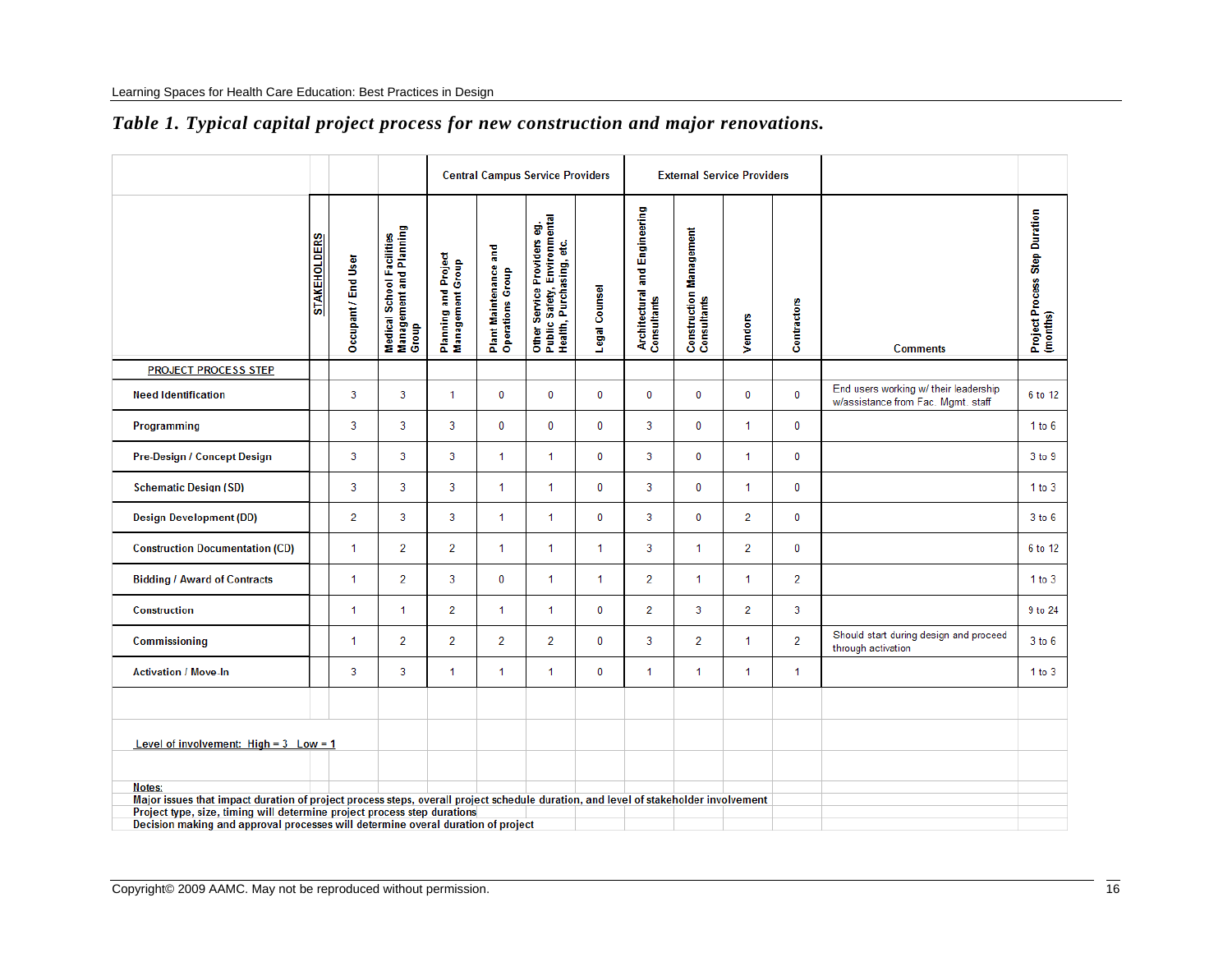#### <span id="page-16-0"></span>**Summary**

*If campuses exist to foster specific kinds of learning, they should inspire and foster this work physically as well as intellectually. Choosing chairs should receive the same kind of attention to learning as choosing textbooks; decisions on building layouts should be made with the same focus on learning as developing curricula. In short, a campus should proclaim that it is location-designed to support a community of scholars.<sup>1</sup>*

Recommendations for undertaking new learning spaces building projects:

- Identify the overall goals and stakeholders as early as possible;
- Obtain the support and agreement of the highest possible institutional leaders in your organization;
- Identify and develop all possible funding sources and supporters as early as possible;
- Consider that contemporary learning spaces are much more complex and energy intensive that ever before;
- Involve educators, who can ensure that design decisions have learning outcomes as their touchstone;
- Involve educational technologists, who can provide on-the-ground support to faculty members and learners and therefore serve as a "reality check" for existing and new technologies;
- Involve information technologists, who are essential to developing an appropriate IT infrastructure, data management plan, support services and adaptability to support the learning technologies designed for space;
- Bring your facility planning and project management team (which may include central university service providers) in to the process at the earliest stages so they can assist in the creation of a project structure and organization, task lists, conceptual schedules and project budget estimates, etc.;
- Recognize that the first four steps of a typical capital project process -- need identification, programming, pre-design/concept design, and schematic designs (SD) - are the most critical and that changes during the design and construction phases will cost additional time and money;
- Go into current spaces and watch how the space and technology is used, misused or not used at all;
- Visit other institutions that have the types of spaces you are designing and talk to colleagues for best practices;
- Consider future trends, accreditation and licensure standards, emerging technologies early to prevent the space from being "out of date" before it opens;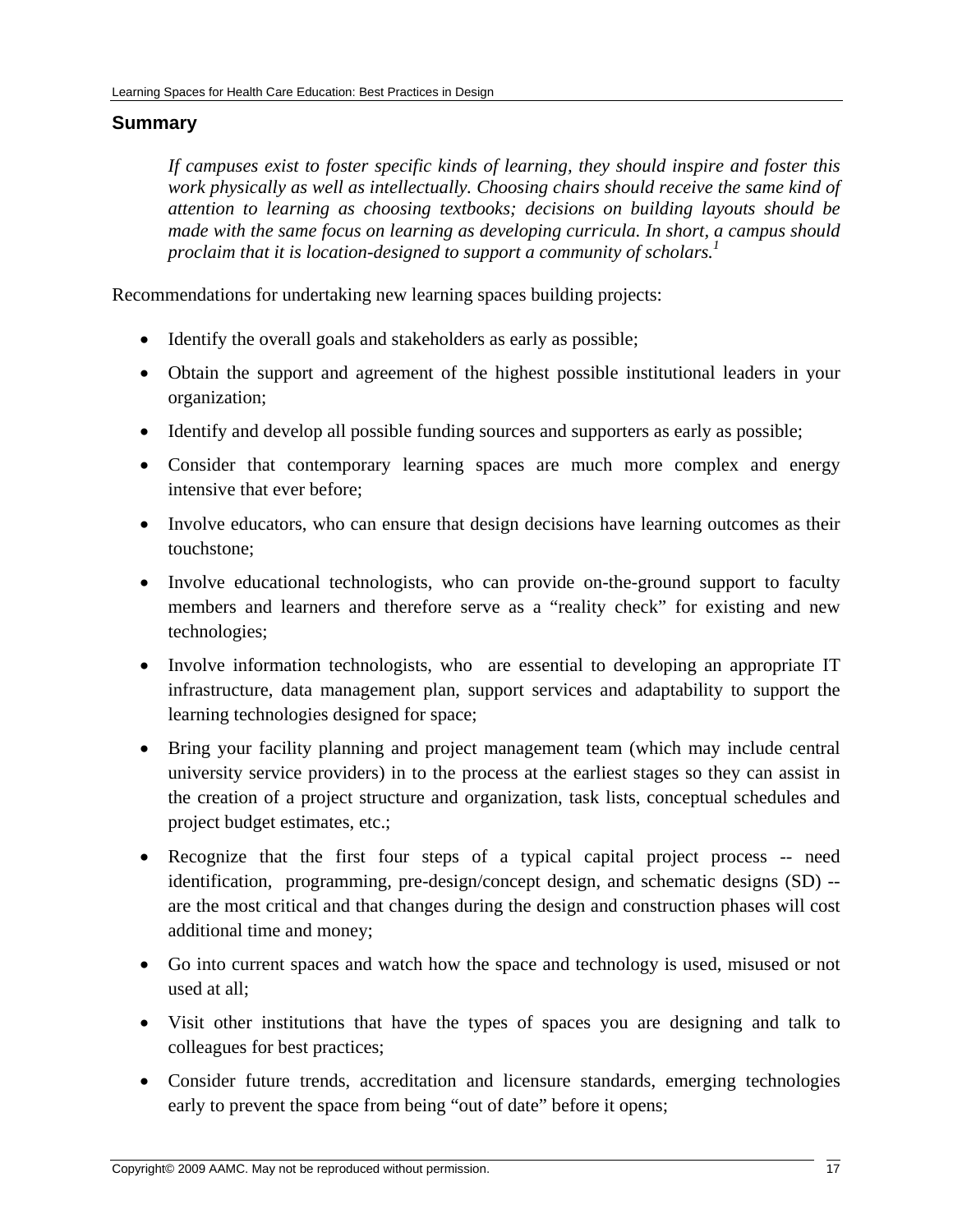- Use case scenarios to document "a day in the life" of how the spaces will be used by learners, teachers and staff;
- Pilot new learning strategies, assessment modalities and technologies being considered for the space to determine training needs and its ability to achieve the desired outcome;
- Develop models and budgets to both support and sustain the space and technologies over time.